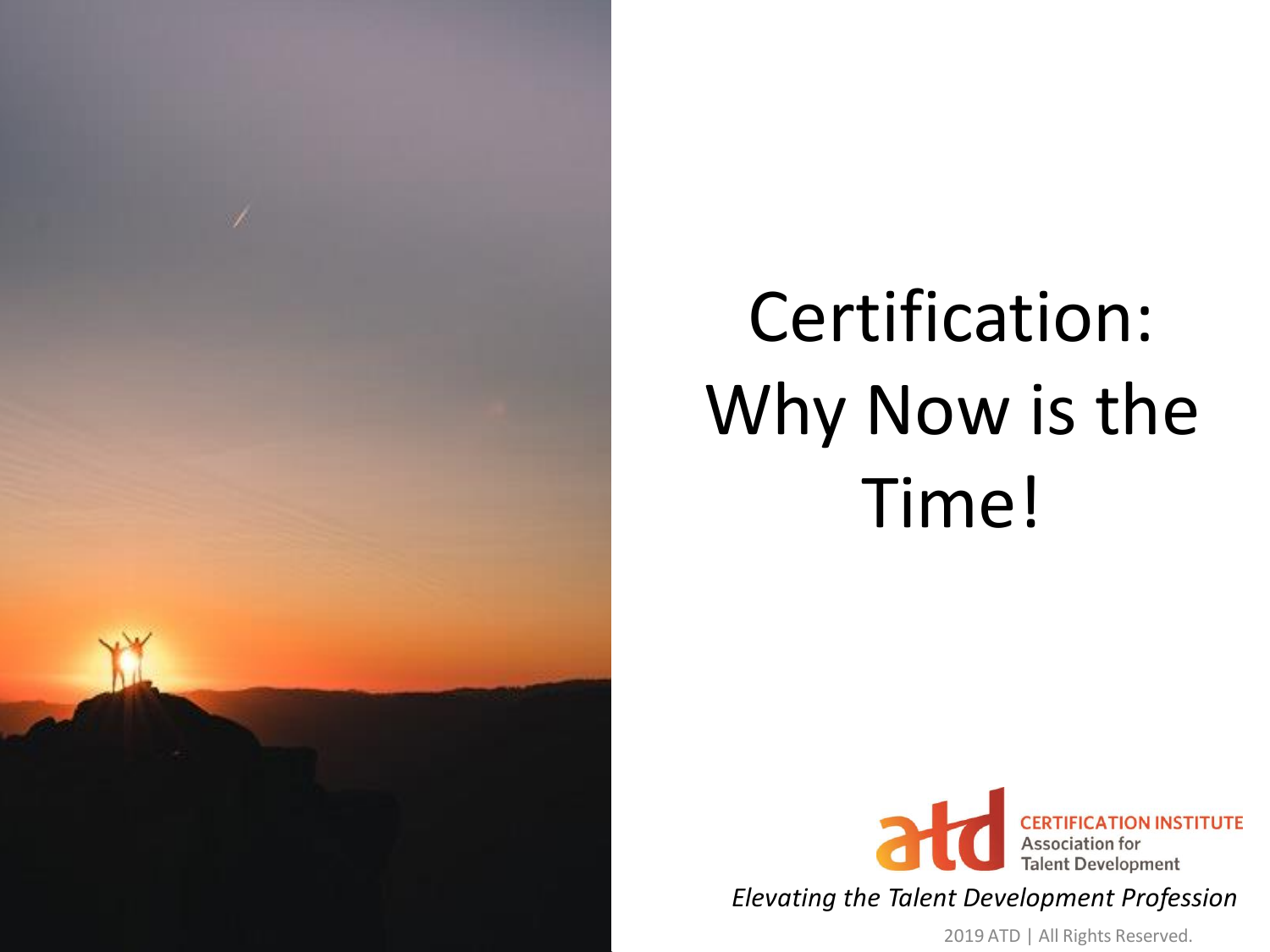

## Today's Agenda

- Certification Basics
- Value of Certification
- Decision Factors
- Critical Steps for Success
- Common Pitfalls
- Why Now is the Time
- $\blacksquare$  Q&A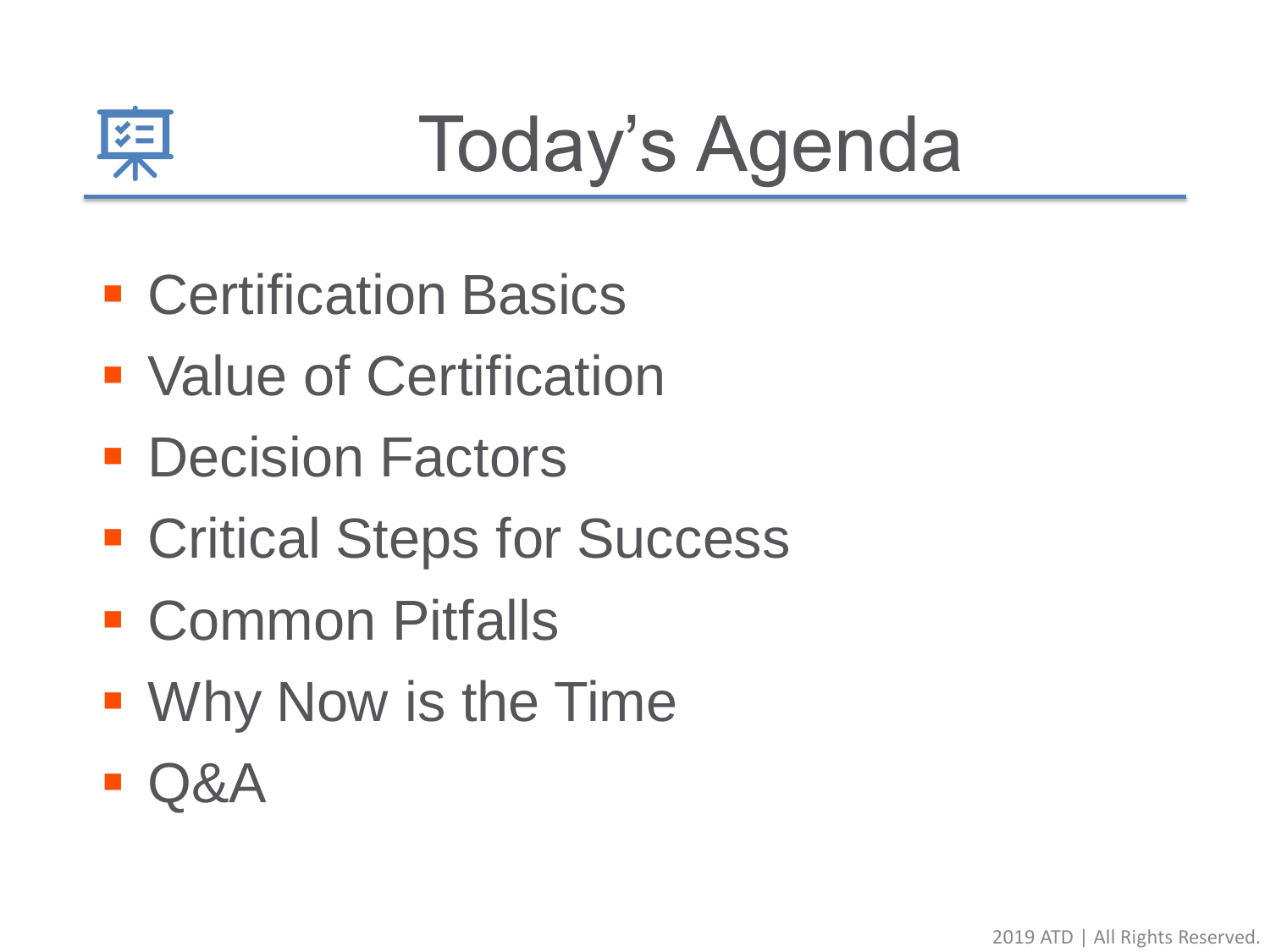#### Understanding Certification: 3 Legs of the Certification Stool

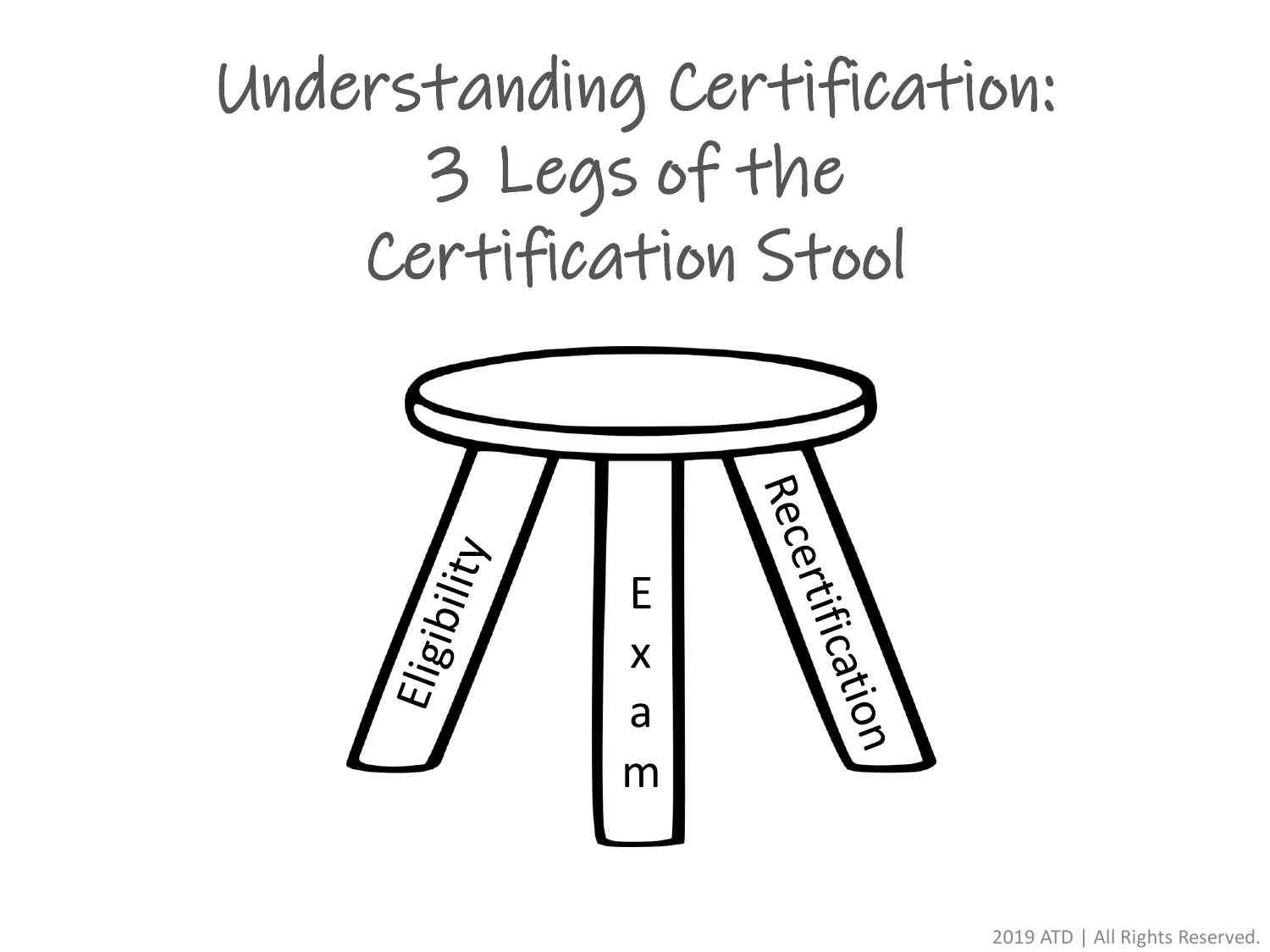

ATD CI credentials are based on the ATD Competency Model [www.td.org/compmodel](http://www.td.org/compmodel)

### **The ATD Competency Model**

- defines the latest competencies needed for success across the entire TD industry.
- provides a professional development roadmap for TD leaders and practitioners.
- provides the opportunity to align individual and organizational goals against an industry standard backed by research and forwardthinking.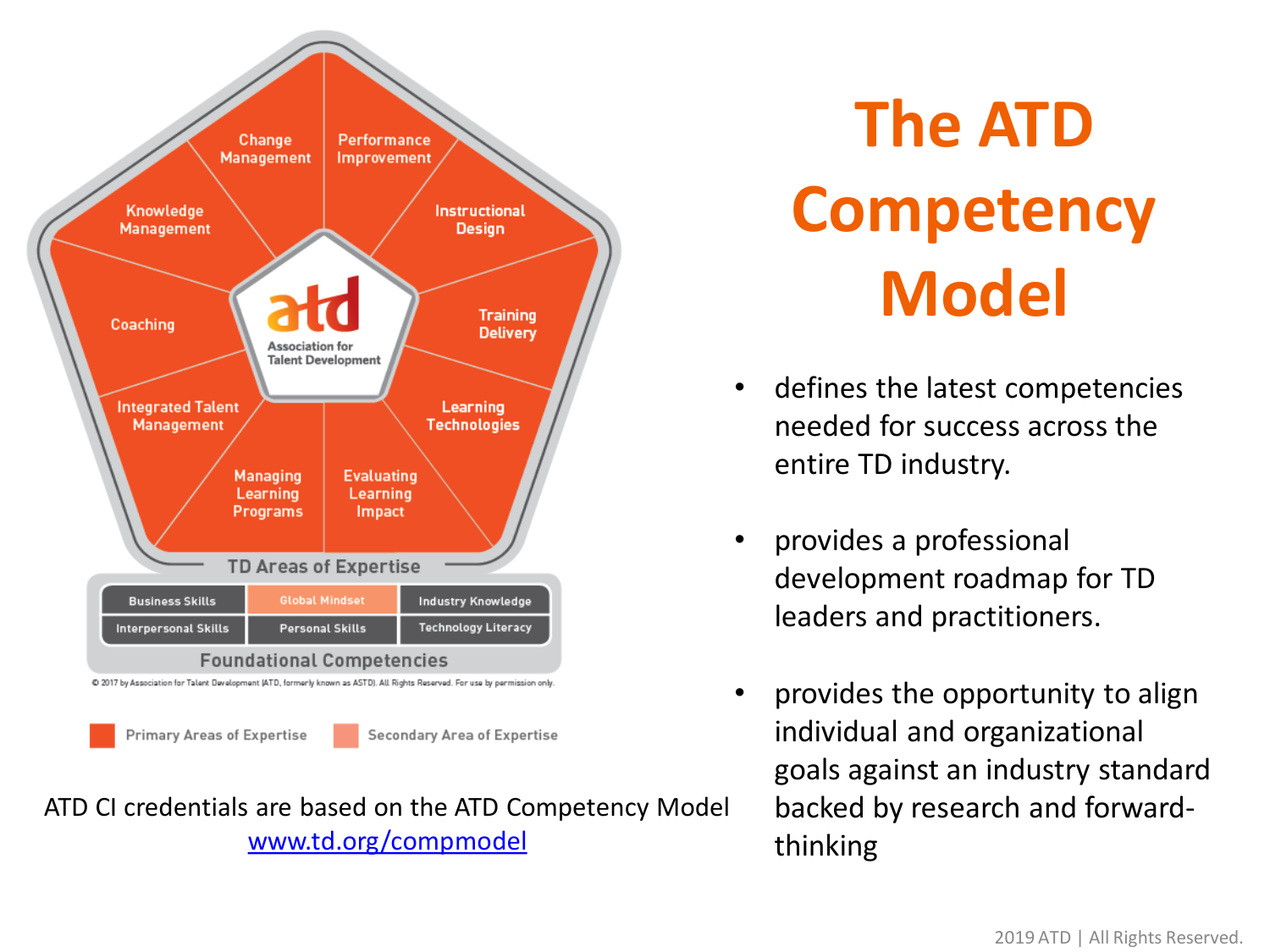## ATD Credentials





The Associate Professional in Talent Development (APTD) is for talent development professionals who are in the early part of their careers or whose roles and aspirations are focused on a few areas of expertise.

The Certified Professional in Learning and Performance (CPLP) is for talent development professionals with significant knowledge and experience who want to distinguish themselves in the field.

- ❑ You spend at least 50% of your time devoted to talent development activities
- You have at least 3 years of experience
- ❑ 3 primary AOEs in ATD Competency Model: Instructional Design, Training Delivery, Learning **Technologies**
- Earning the APTD will allow you to test out of 3 areas of expertise on the CPLP exam should you decide to pursue it in the future
- ❑ You spend 100% of your time devoted to talent development activities
- ❑ 5+ years of related education/experience
- ❑ All 10 AOEs in ATD Competency Model: Instructional Design, Training Delivery, Learning Technologies, Evaluating Learning Impact, Managing Learning Programs, Integrated Talent Management, Coaching, Knowledge Management, Change Management, Performance Improvement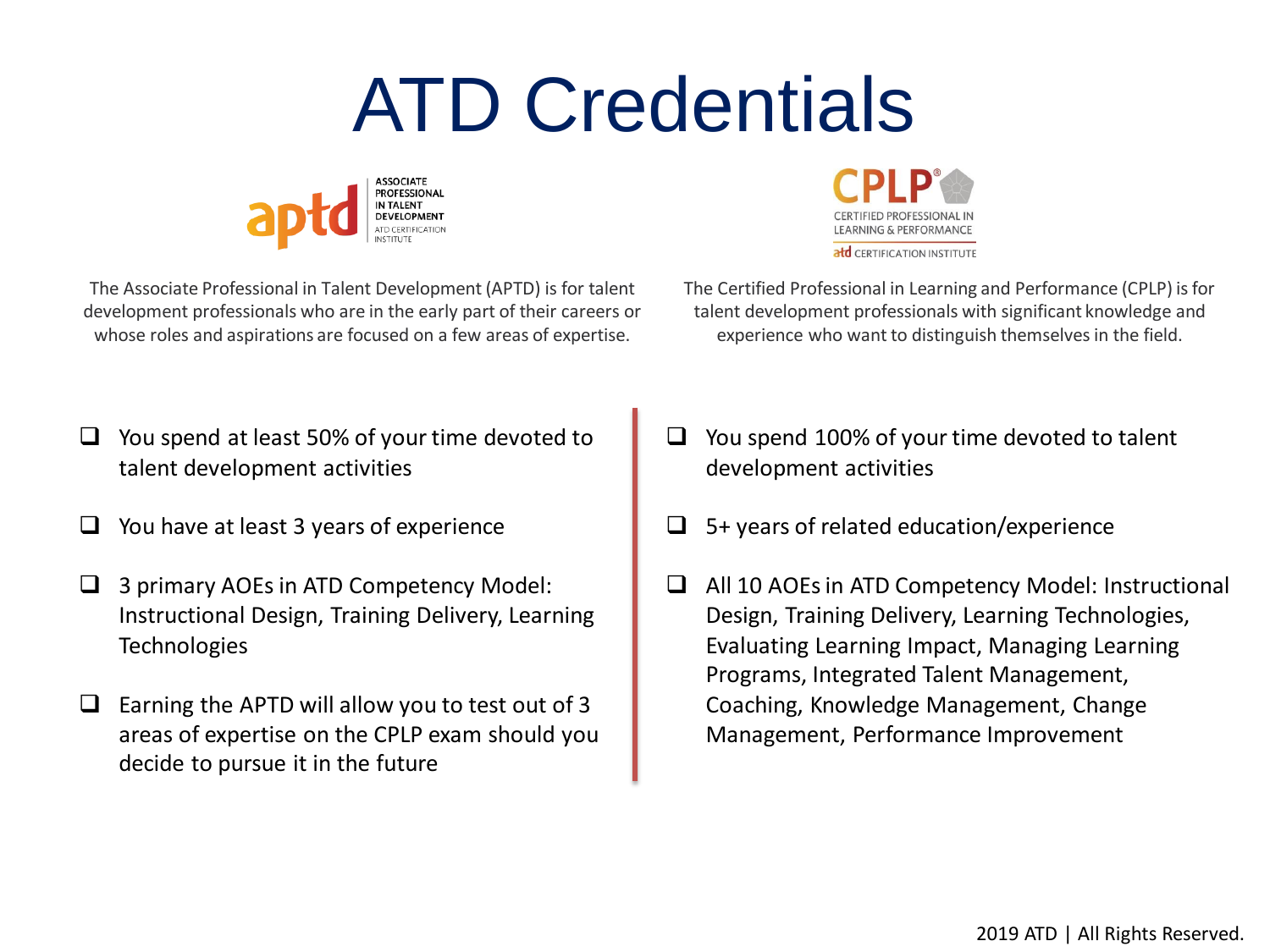

**ASSOCIATE PROFESSIONAL IN TALENT DEVELOPMENT** ATD CERTIFICATION **INSTITUTE** 

**CPLP® CERTIFIED PROFESSIONAL IN LEARNING & PERFORMANCE** 

atd CERTIFICATION INSTITUTE

| <b>Eligibility</b>                     | Minimum 3 years<br>of at least 50% experience in TD | Minimum 5 years<br>of full-time experience in TD |
|----------------------------------------|-----------------------------------------------------|--------------------------------------------------|
| <b>AOEs Covered</b>                    | 3 primary AOEs                                      | All 10 AOEs                                      |
| <b>Type of Exam</b>                    | <b>Primarily Knowledge</b>                          | Knowledge & Skills                               |
| <b>Certification</b><br><b>Process</b> | 1 Knowledge Exam                                    | 1 Knowledge Exam +<br>1 Skills Application Exam  |
| <b>Recertification</b>                 | Every 3 years / 40 credits                          | Every 3 years / 60 credits                       |
| <b>Cost</b>                            | \$400 ATD Member<br>\$600 Non-member                | \$900 ATD Member<br>\$1250 Non-member            |

2019 ATD | All Rights Reserved.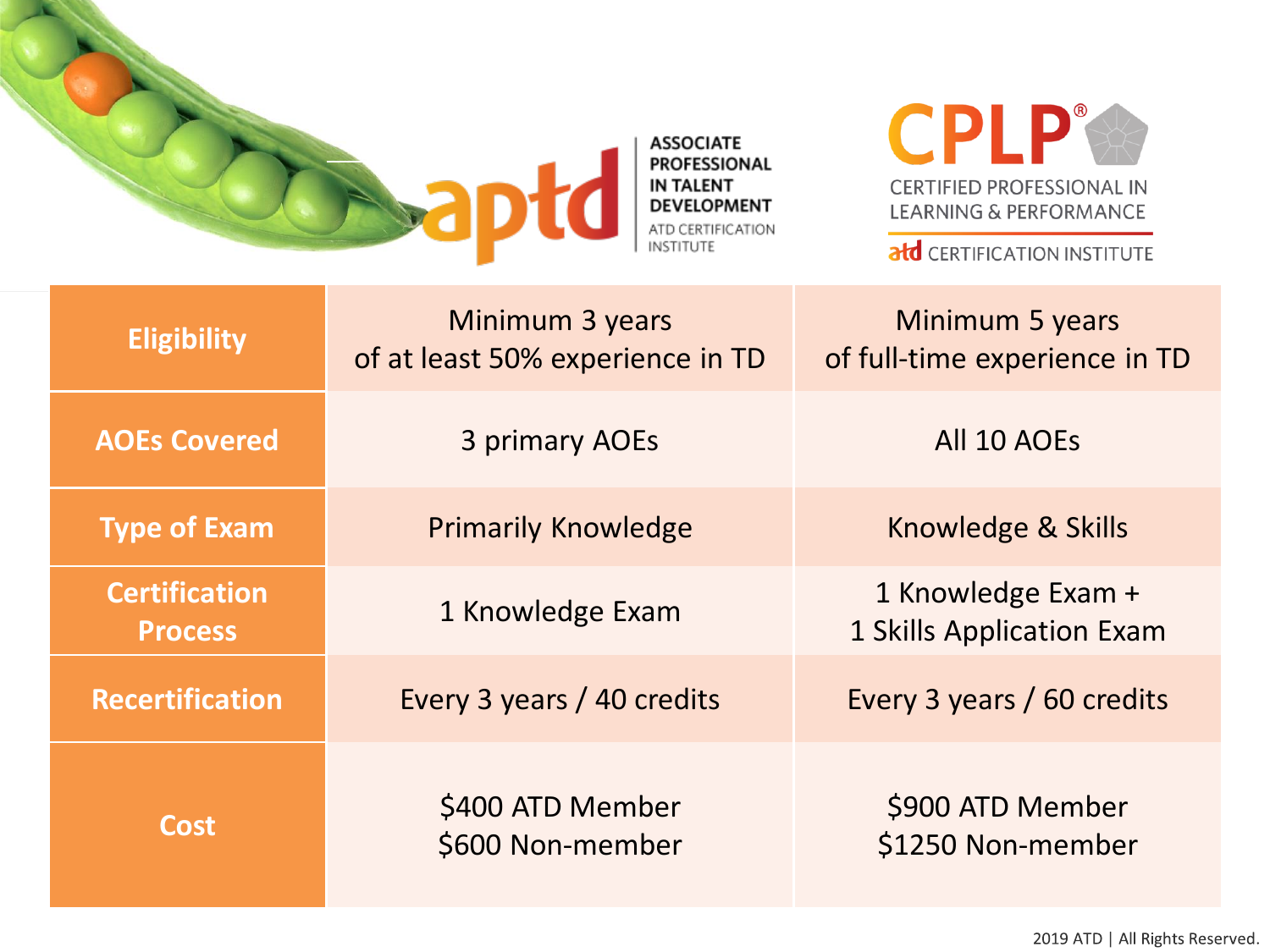# Meet Our Panelists

- **EXEL Kevin Rufty**
- **Maggie Romanovich**
- **Shermaine Perry**





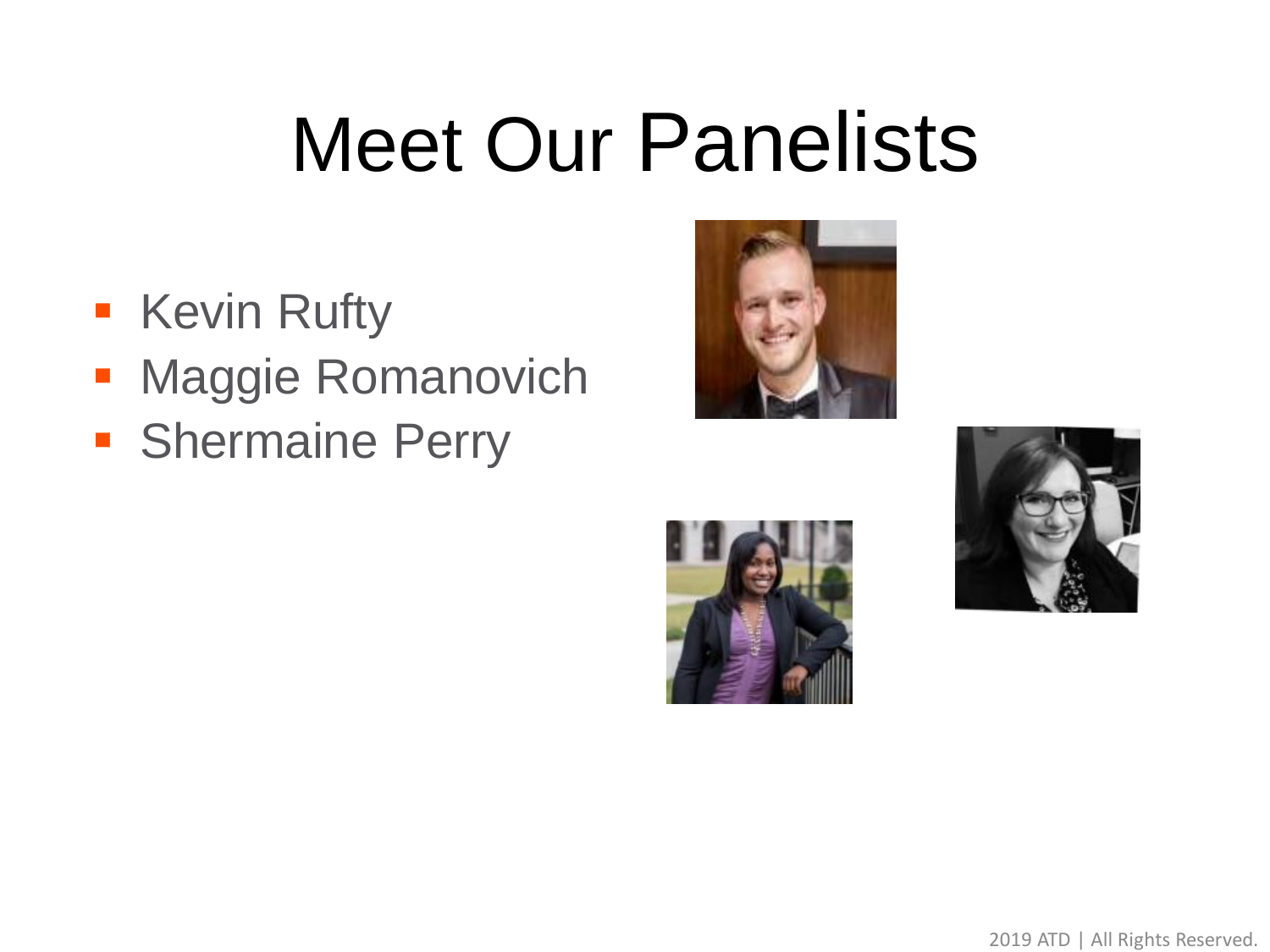#### Value of Certification

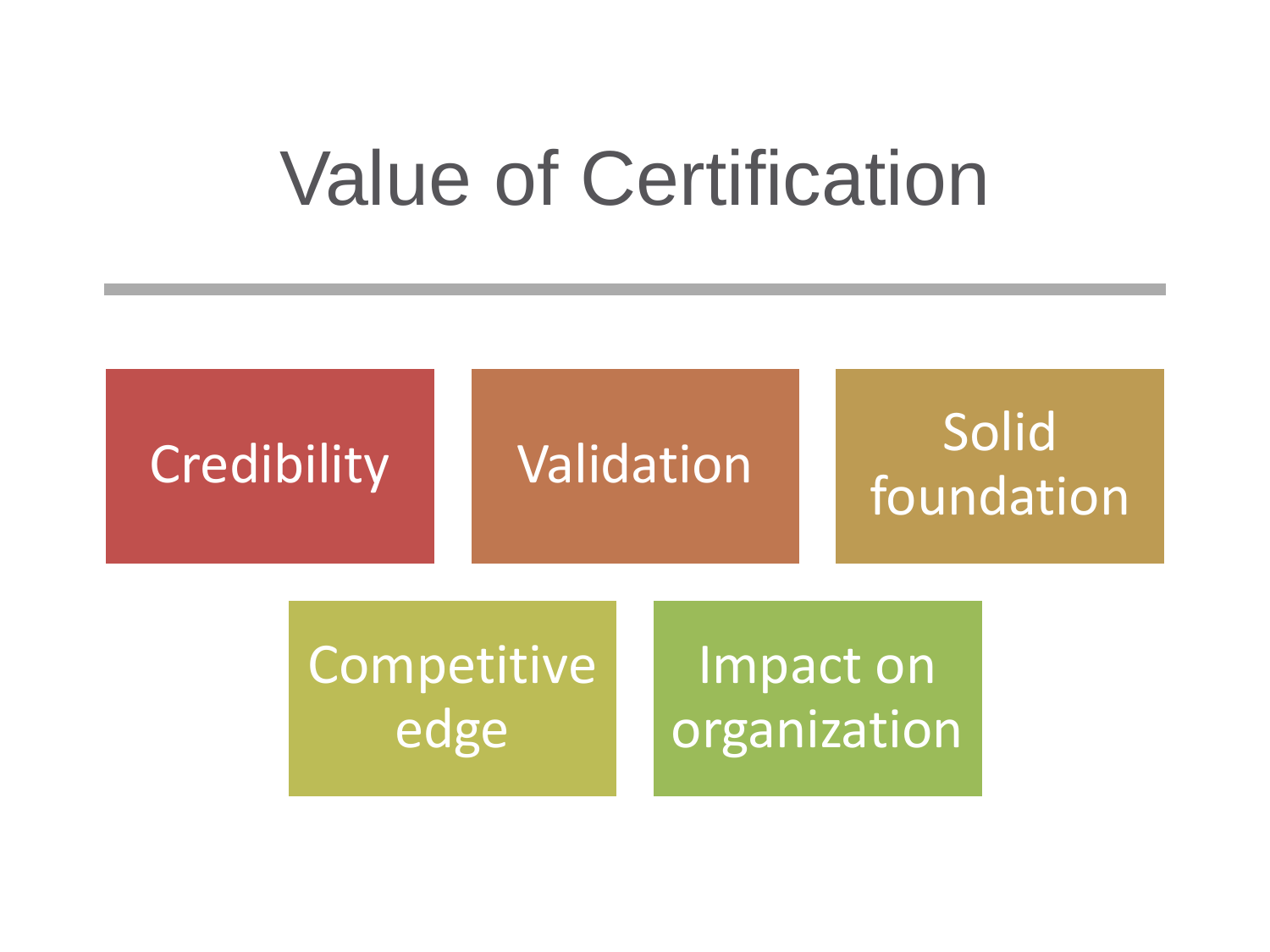## Factors to Consider

- **What are your career goals?**
- **Does content match your goals?**
- **EXP** Credibility of organization
- **EXECUTEMENTS**
- Time
- **Money**

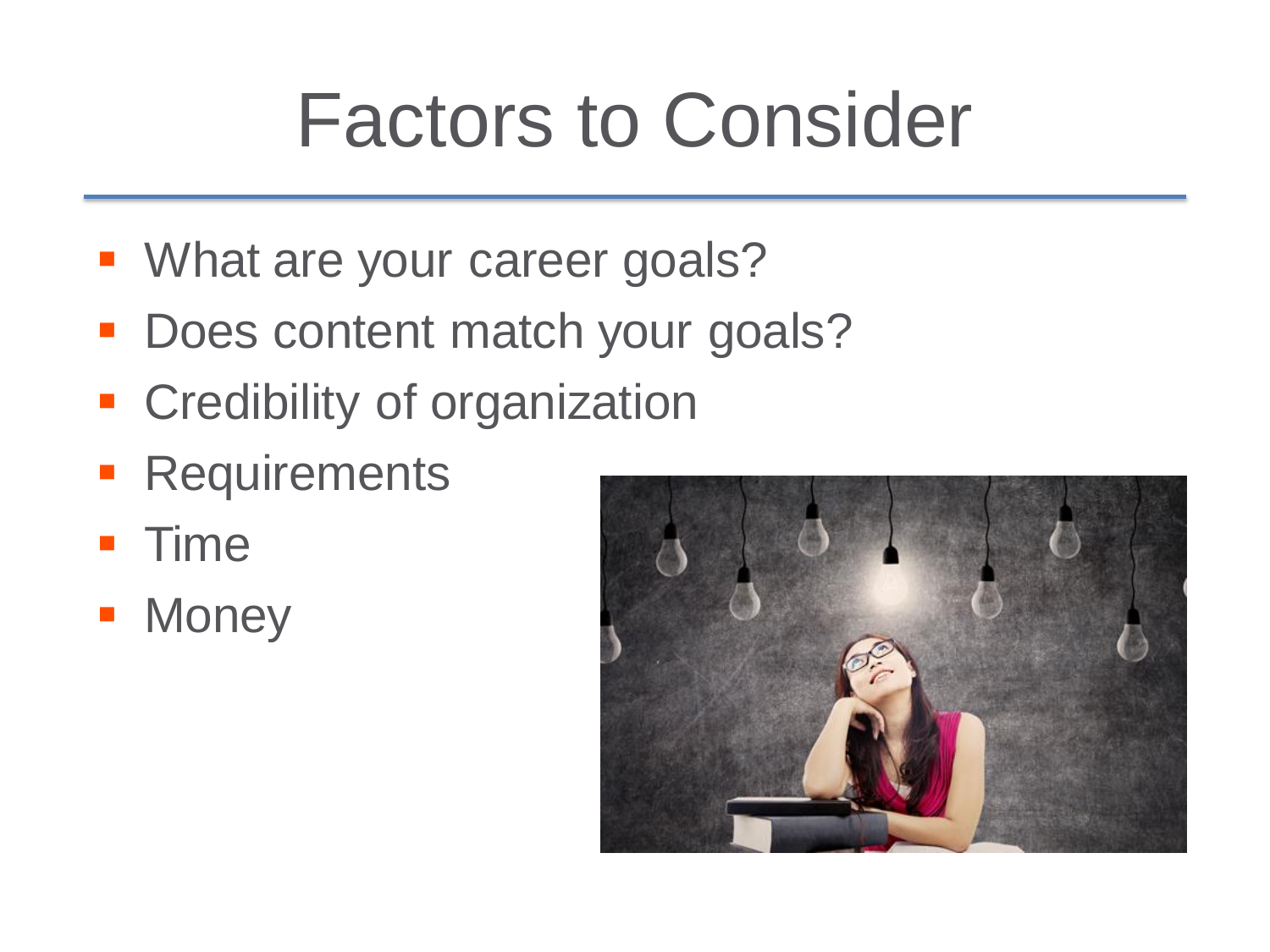## Steps for Success

- **EXCONSISTENCY & intentionality**
- Detailed study plan and timeline
- **Form or join a study group**
- **Apply the knowledge you're learning**
- **E** Set realistic goals
- Vary your methods

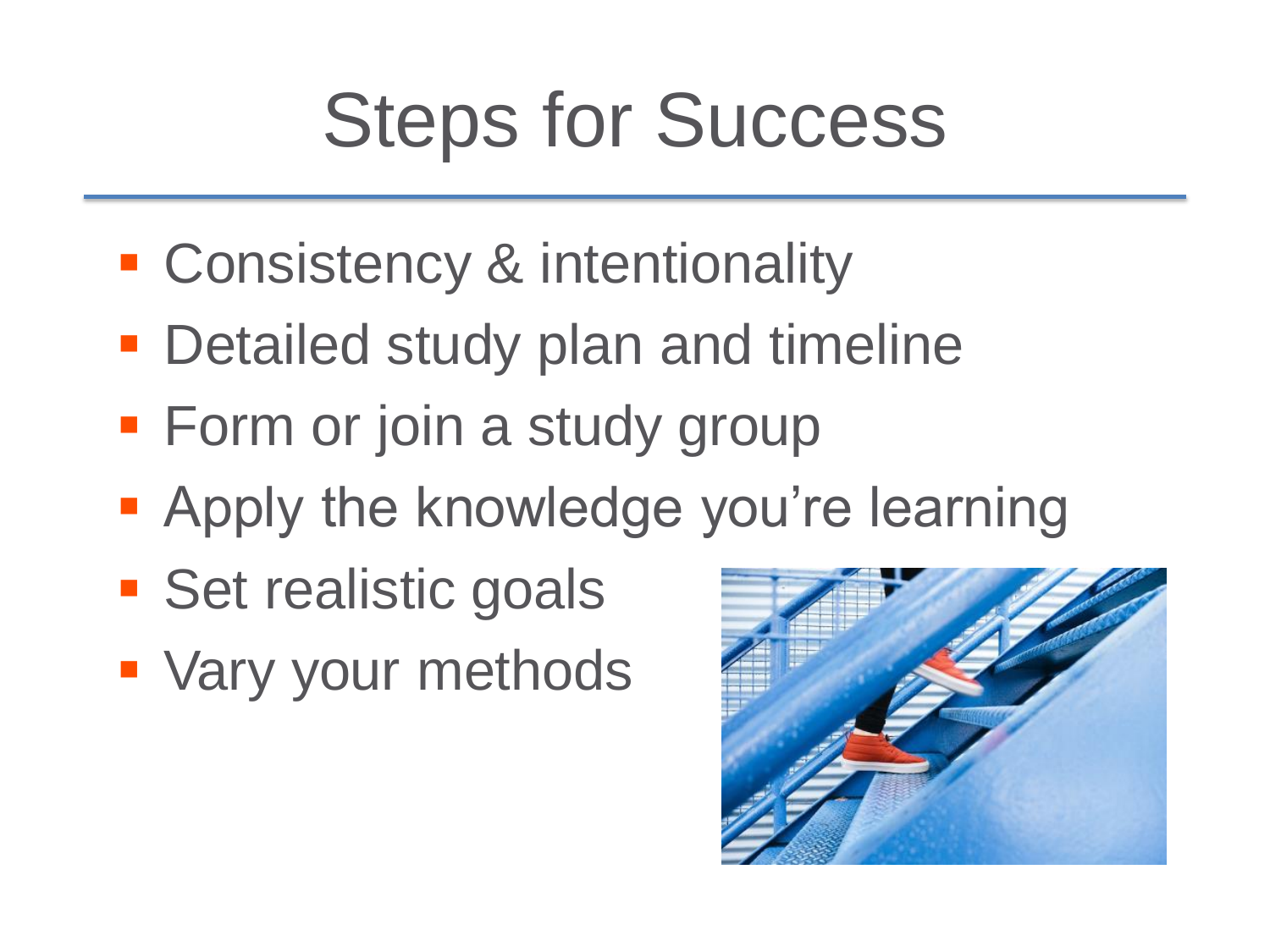## Pitfalls to Avoid

- **Underestimating volume of material**
- **Time management before and during**
- **Focusing on recall vs. understanding**
- Overthinking your answers
- **E** Study burnout
- Accountability

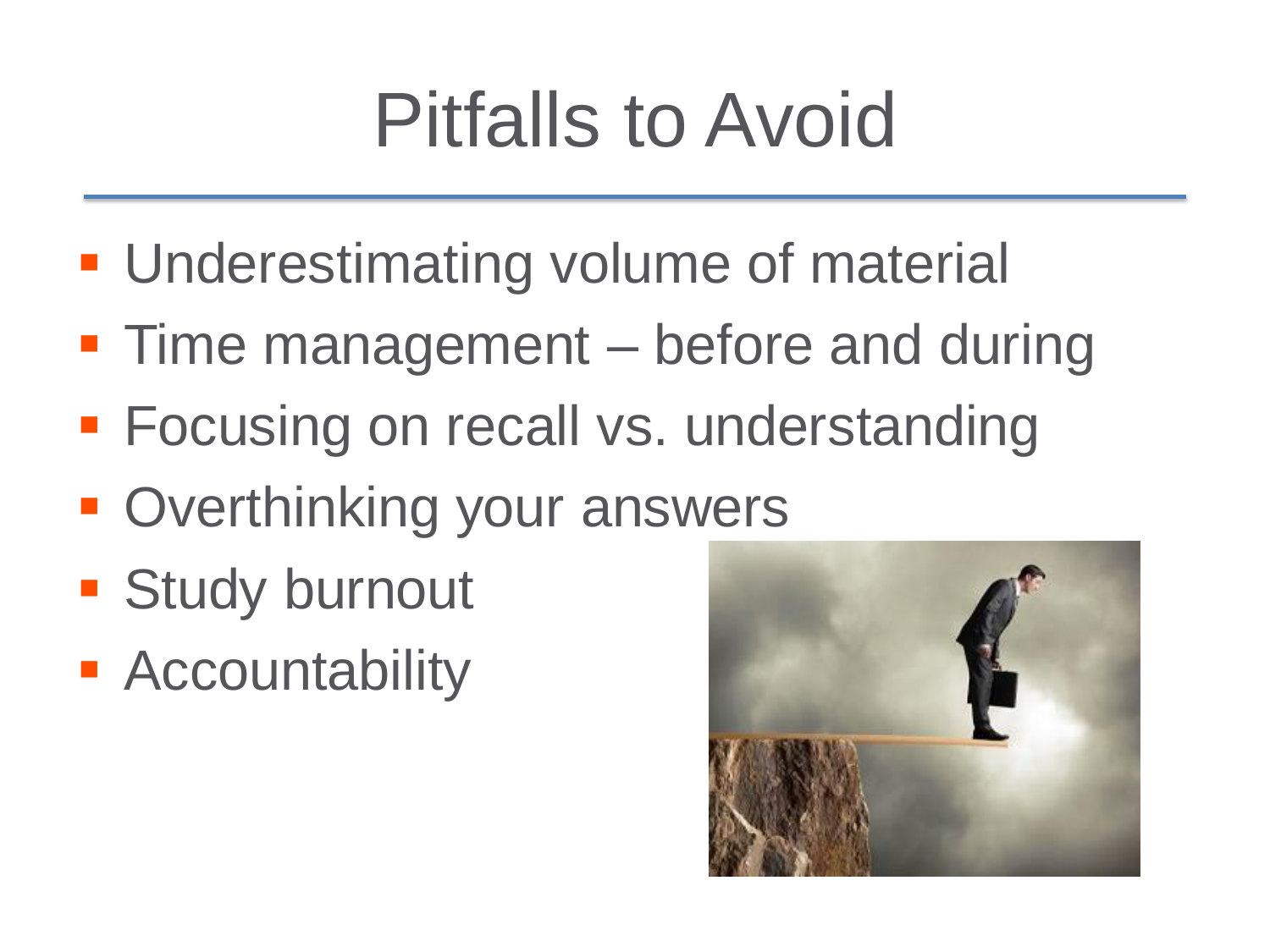## Advice for Potential Candidates



- Socialize your intent
- **E** Ask your employer for support
- Seek out others pursuing certification
- Start studying then register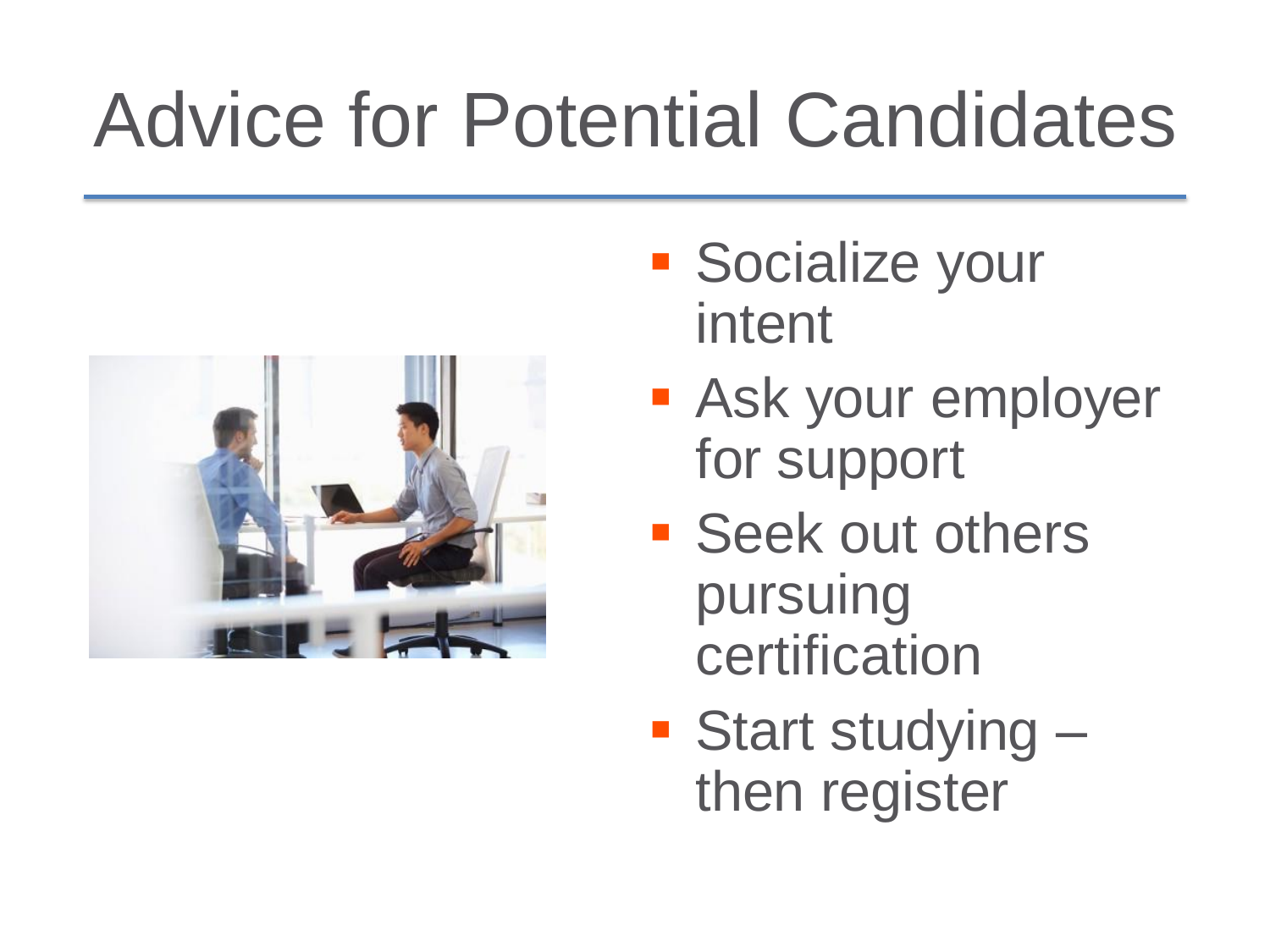# Why Now?

- **If you're thinking about making a change** or want to move up soon
- **Be ready when opportunities arise**
- Competency model changes in 2020
- **Example 1 Start 2020 with your new credential**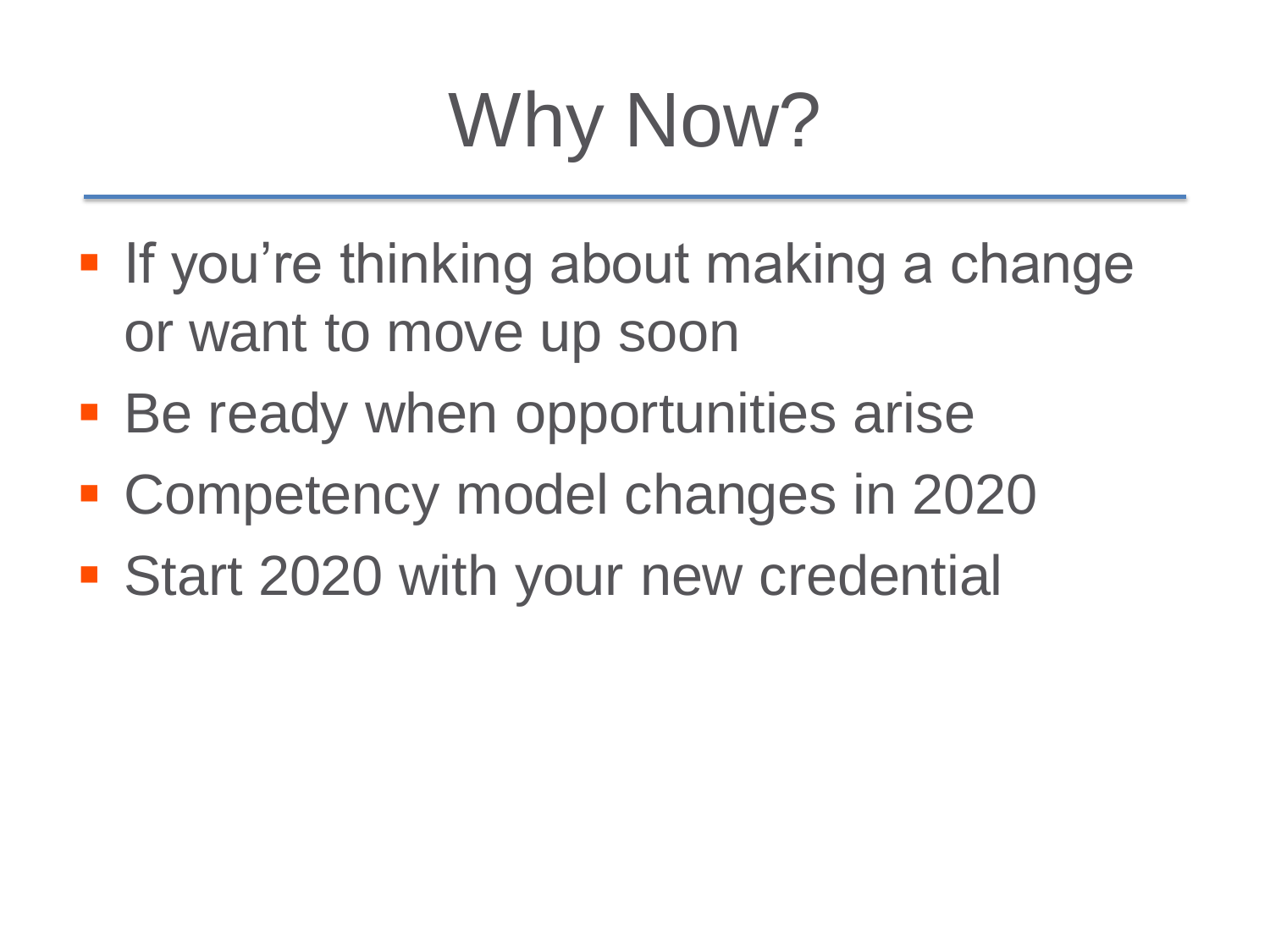### Competency Model Changes

- Revised competency model will be developed this year
- **New material will be known later this year**
- Will not affect the 2019 exams
- Exams for new model expected mid-2020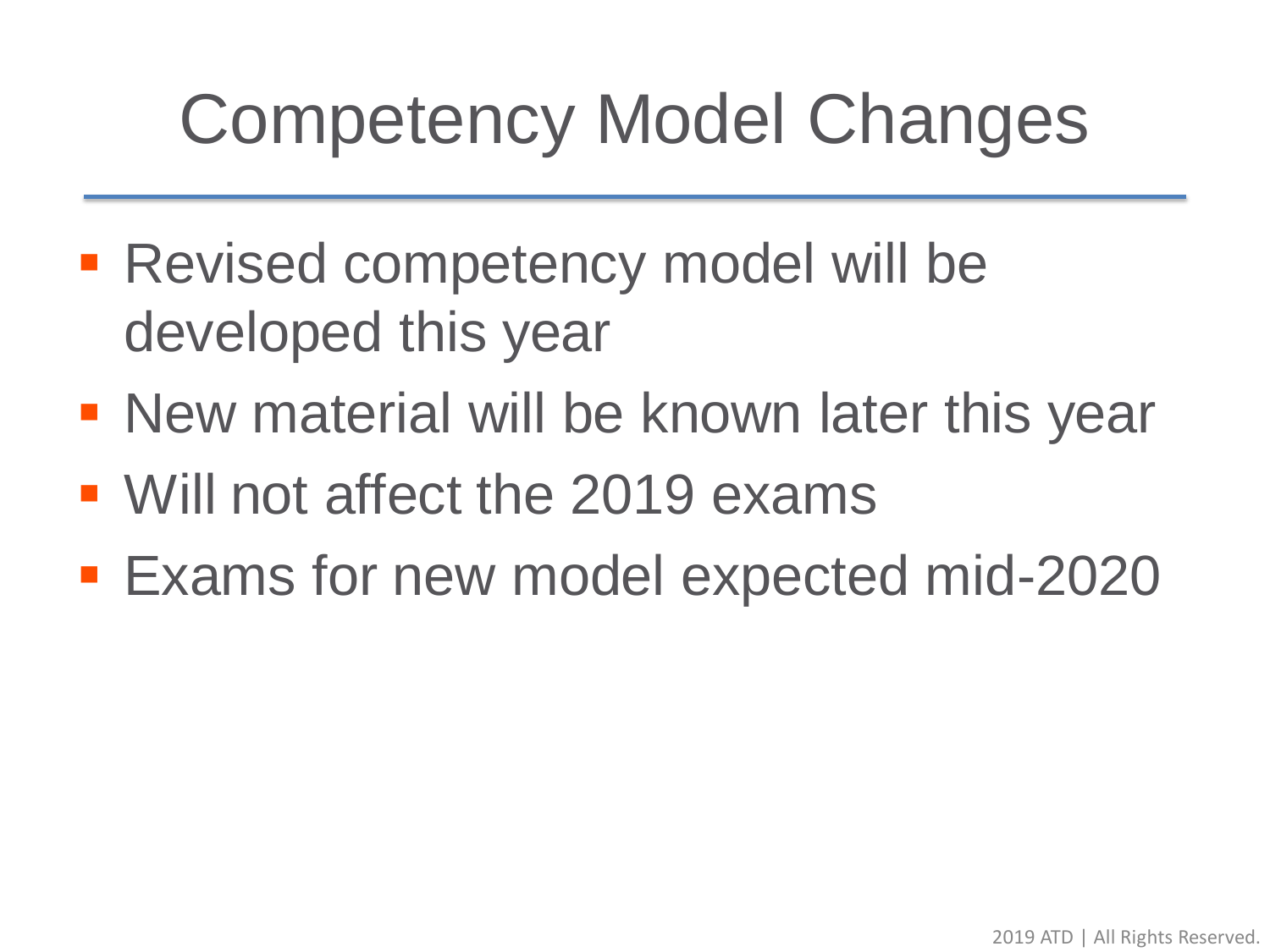

#### **Questions for Panelists?**

- Please chat out your questions
- Indicate if it is intended for a specific person



2019 ATD | All Rights Reserved.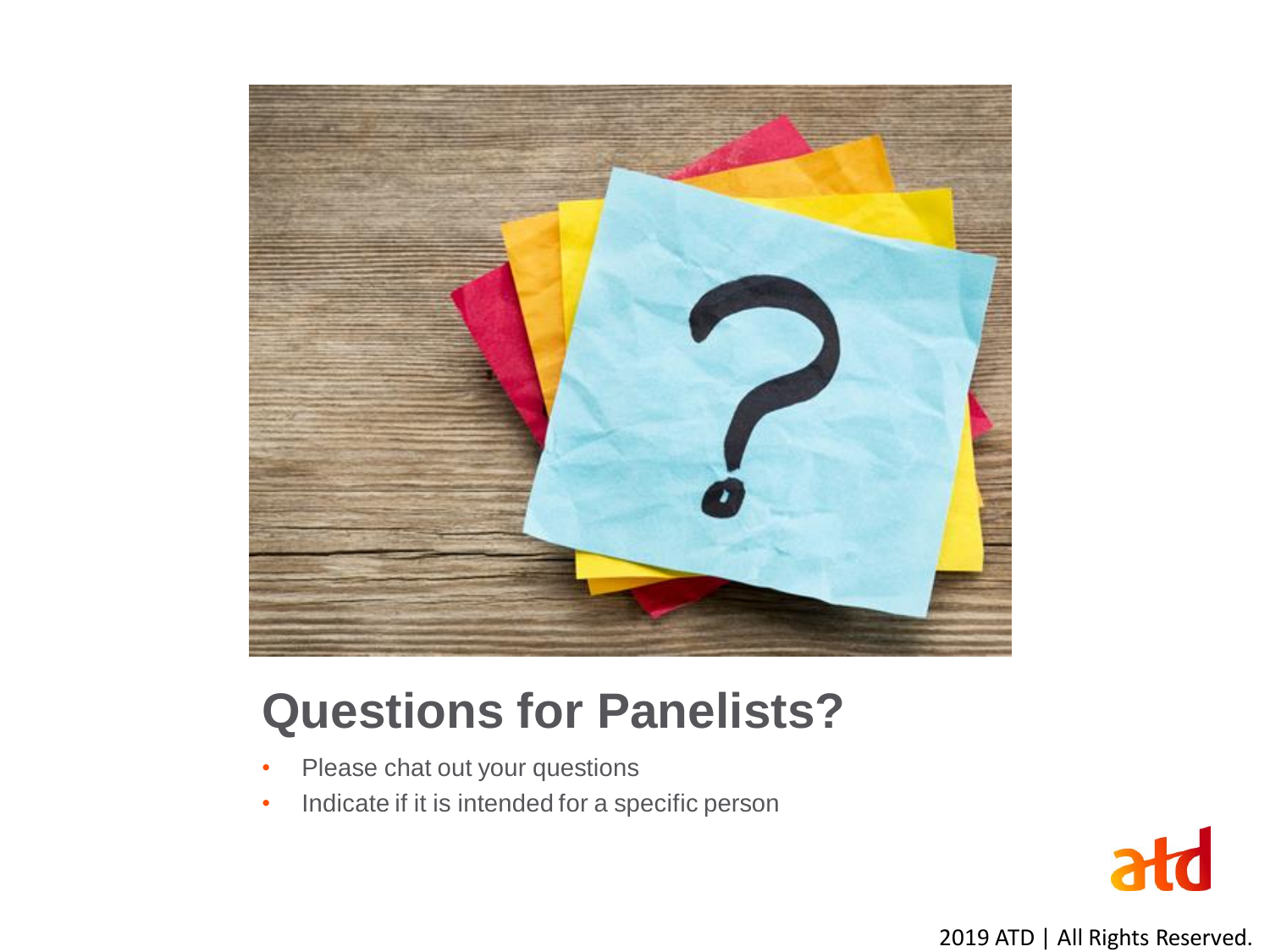## Who Are the Certifications For?

#### **APTD is best for those who:**

- Want to formalize talent development role with a certification
- "Accidental trainers" who would like to strengthen their TD foundation
- Looking for effective practices that will allow them to expand their skillset and gain credibility

**CPLP is best for those who:**

- **Deep knowledge and** experience enhancing employee learning and performance
- **Exercise 1** Looking to demonstrate expertise and commitment to the profession
- With a global mindset and the ability to work across cultures and borders

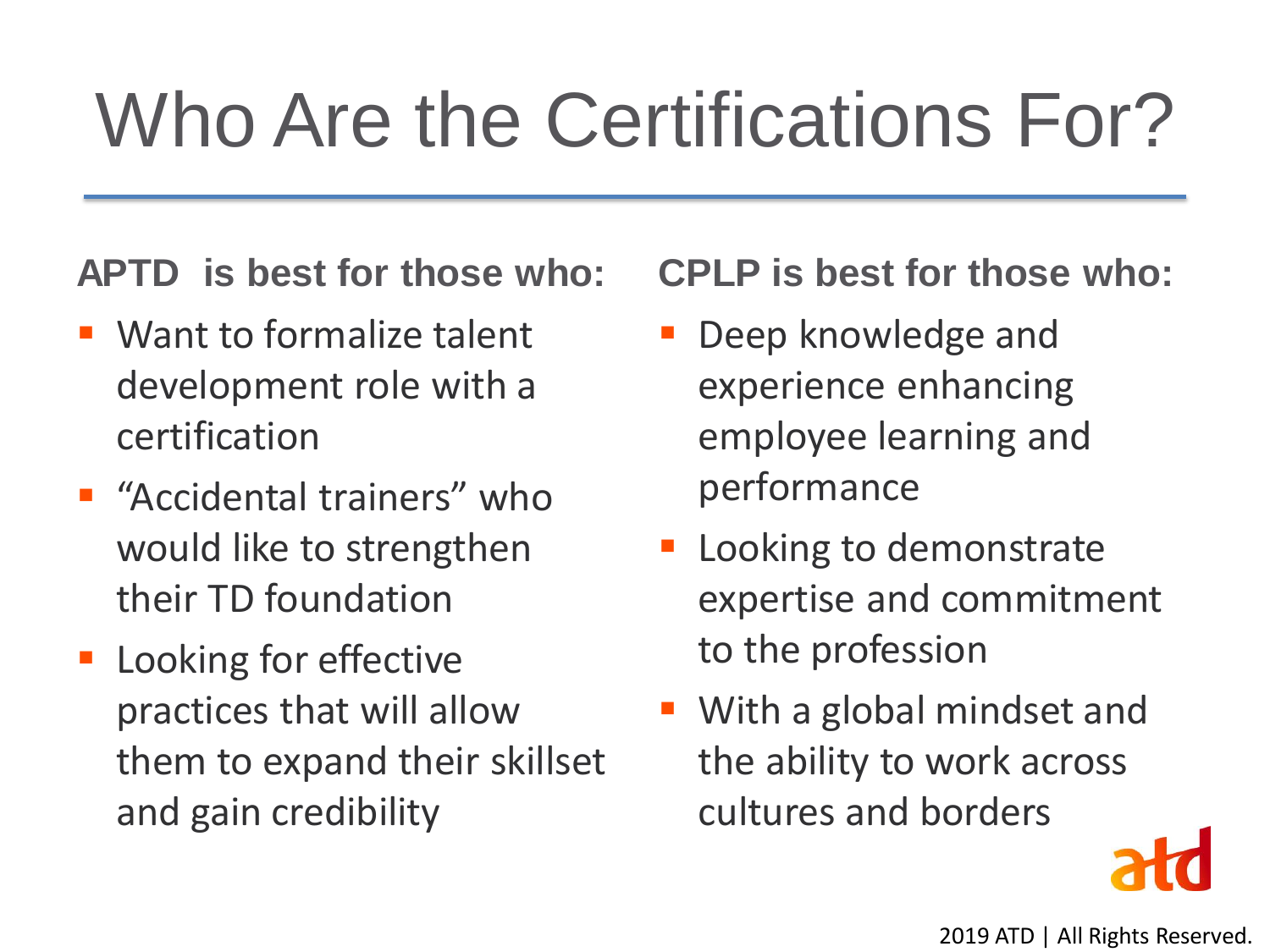## Pros and Cons

| <b>APTD</b>                        | <b>CPLP</b>                           |
|------------------------------------|---------------------------------------|
| <b>Considerations</b>              | <b>Considerations</b>                 |
| One exam                           | <b>Two exams</b>                      |
| Narrower range of topics covered   | Wide range of topics covered          |
| Less well known                    | <b>Better recognized</b>              |
| Requires less experience (3 years) | Requires more experience (5 years)    |
| Experience can be part time        | Experience must be full time          |
| Less time to achieve               | Takes longer to achieve               |
| Less expensive                     | More expensive                        |
| Better for focused roles           | Better for management or senior roles |
| Can build on to pursue CPLP later  | Is top credential in the field        |

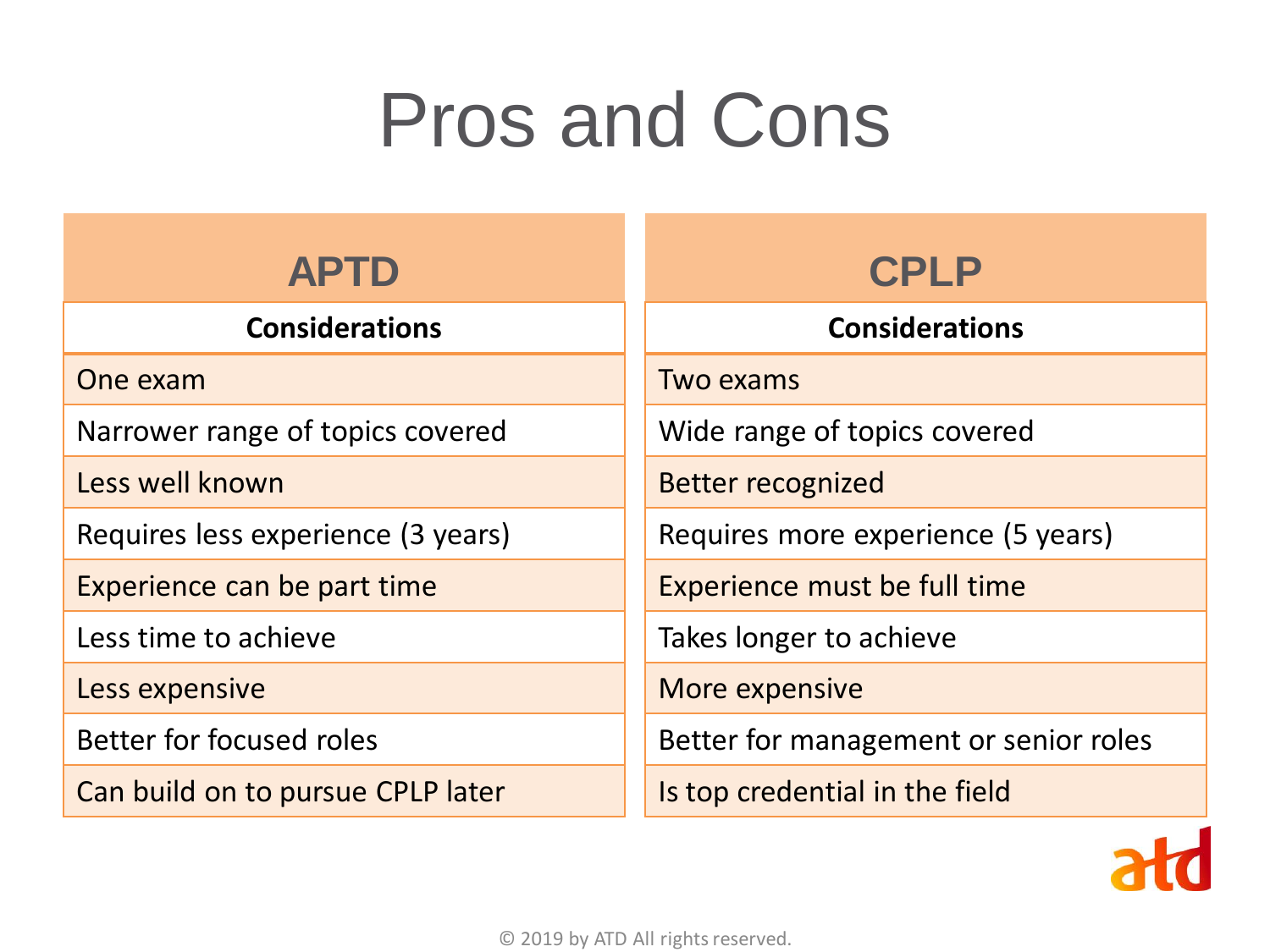#### Preparation Options

| <b>Course Type</b>           | <b>Pros</b>                                                                                                                                                                          | <b>Cons</b>                                                                                                                 |
|------------------------------|--------------------------------------------------------------------------------------------------------------------------------------------------------------------------------------|-----------------------------------------------------------------------------------------------------------------------------|
| Instructor-Led               | <b>Guidance of instructor</b><br>Meet other candidates<br>$\bullet$<br>Face to Face energy<br>$\bullet$<br>Potential study buddies<br>$\bullet$<br>Good kick-off for studies         | Time<br>• Travel expenses<br>Condensed into 2 days                                                                          |
| <b>Instructor-Led Online</b> | <b>Guidance of instructor</b><br>$\bullet$<br>Spread out over 6-7 weeks<br>Can study in-between<br>$\bullet$<br>More convenient<br>$\bullet$<br>Potential study buddies<br>$\bullet$ | Time<br>Energy in the room<br>$\bullet$                                                                                     |
| On-Demand                    | Convenience<br>$\bullet$<br>Can review multiple times<br>during preparation<br>Interactive quizzes                                                                                   | No instructor<br>$\bullet$<br>No interaction with<br>$\bullet$<br>other candidates<br>Self discipline needed<br>$\bullet$ . |
| Learning System Only         | Least expensive                                                                                                                                                                      | Limited interactivity<br>$\bullet$                                                                                          |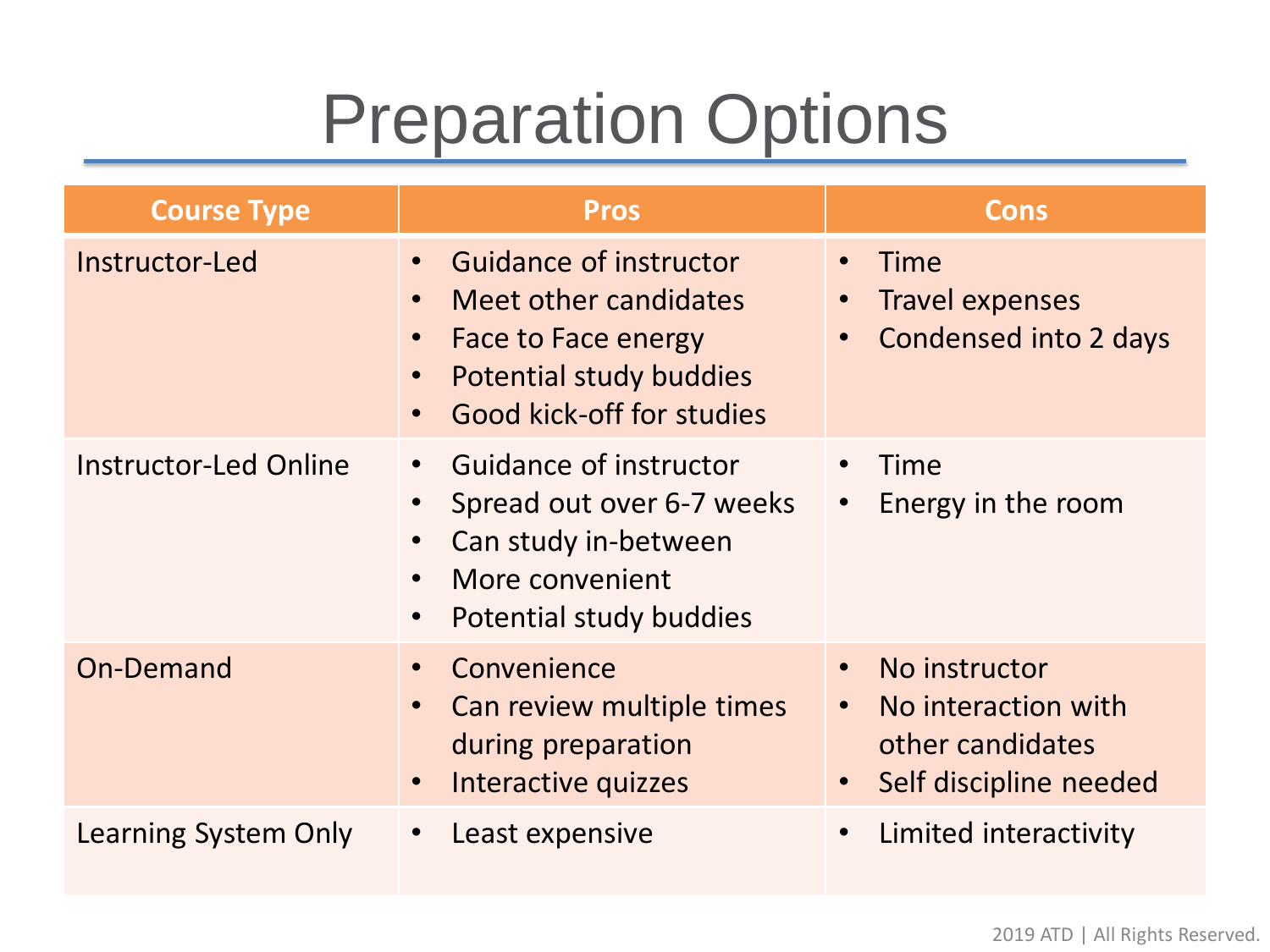## Prep Course Schedule

| <b>CPLP Prep Courses</b>                                                | <b>APTD Prep Courses</b>                                                           |
|-------------------------------------------------------------------------|------------------------------------------------------------------------------------|
| <b>Face to Face</b><br>Sept 2-3, Alexandria, VA<br>$\blacksquare$       | <b>Face to Face</b><br>Sep 2-3, Alexandria, VA<br>$\mathcal{L}_{\mathcal{A}}$      |
| Online<br><b>Jul 18-Aug 29</b><br>$\mathbb{R}^2$<br><b>Oct 17-Dec 5</b> | Online<br><b>Jul 9-Aug 13</b><br>$\mathcal{L}_{\mathcal{A}}$<br>Sep 12-Oct 17<br>П |

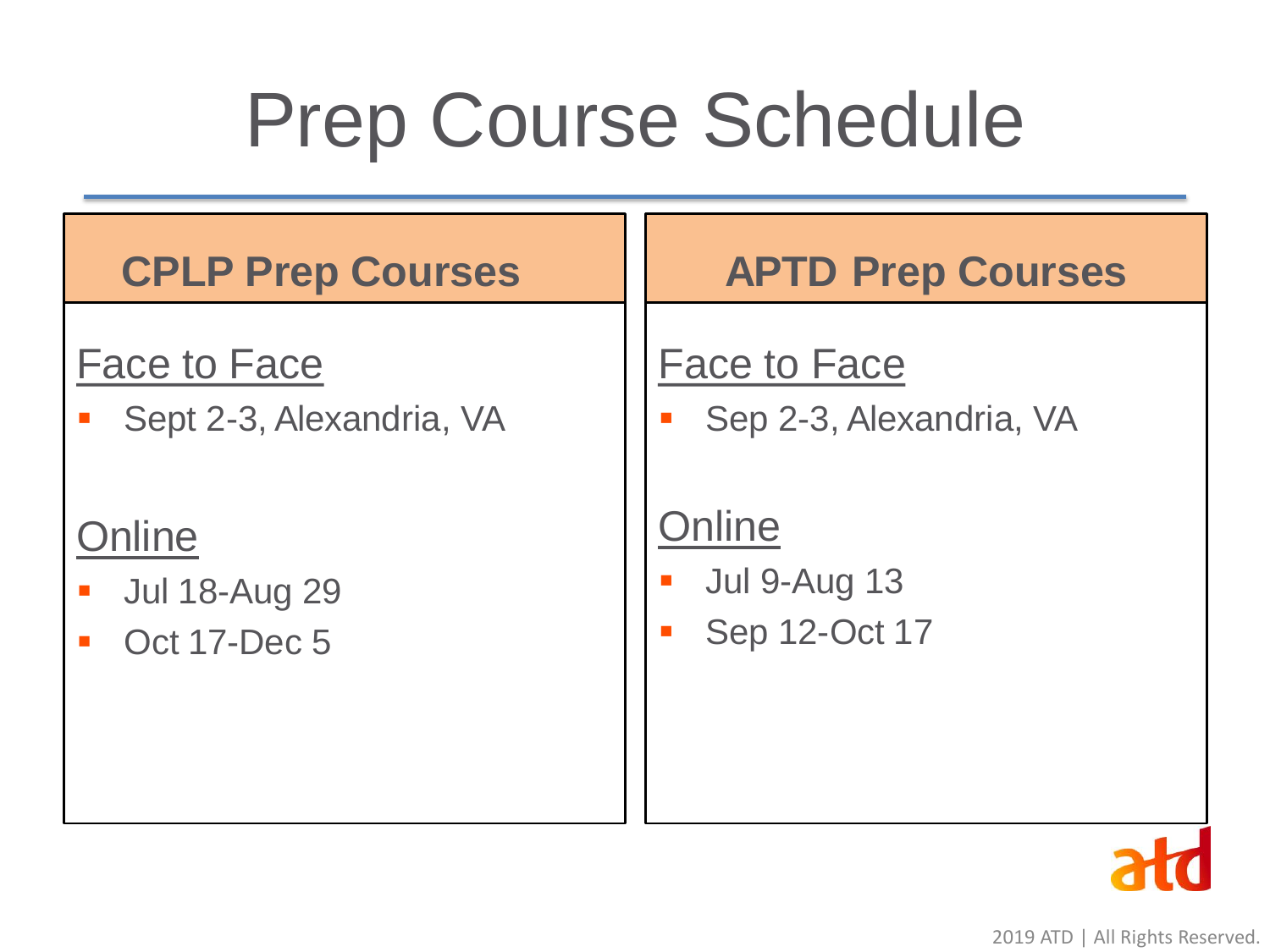## CPLP Exams

| <b>Knowledge Exam</b><br><b>Registration Deadline</b> | <b>2019 Testing Windows</b> |
|-------------------------------------------------------|-----------------------------|
| July 24                                               | September 4-25              |
| November 6                                            | December 4-20               |
|                                                       |                             |

| <b>Skills Application Exam</b><br><b>Registration Deadline</b> | <b>2019 Testing Windows</b> |
|----------------------------------------------------------------|-----------------------------|
| June 26                                                        | August 7-28                 |
| September 25                                                   | November 6-26               |
|                                                                |                             |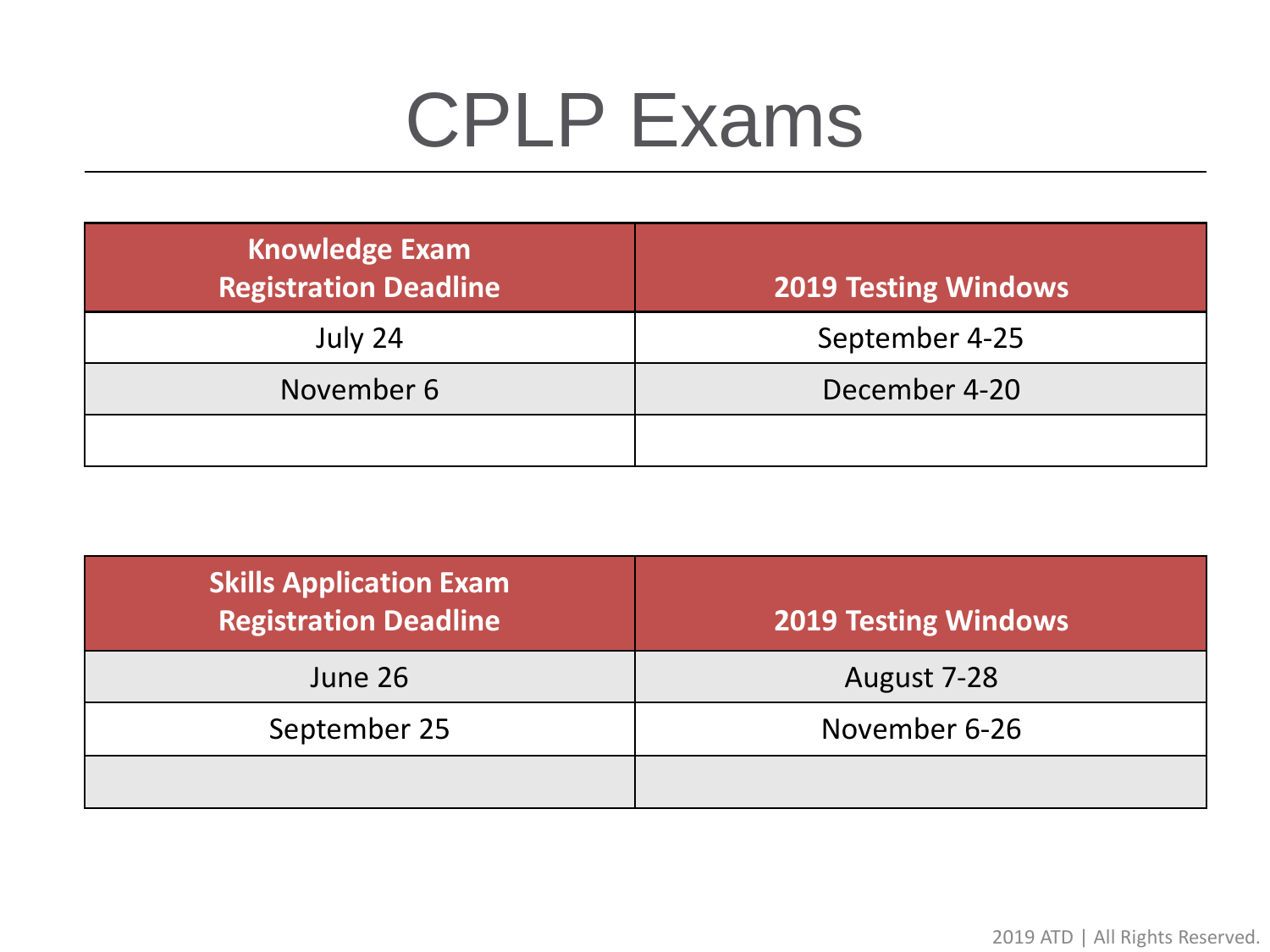### APTD Exams

| <b>APTD Exam</b><br><b>Registration Deadline</b> | <b>2019 Testing Windows</b>   |
|--------------------------------------------------|-------------------------------|
| July 24                                          | September 4-25                |
| November 29                                      | November 6- December 20, 2019 |
| TBA                                              | February 2020                 |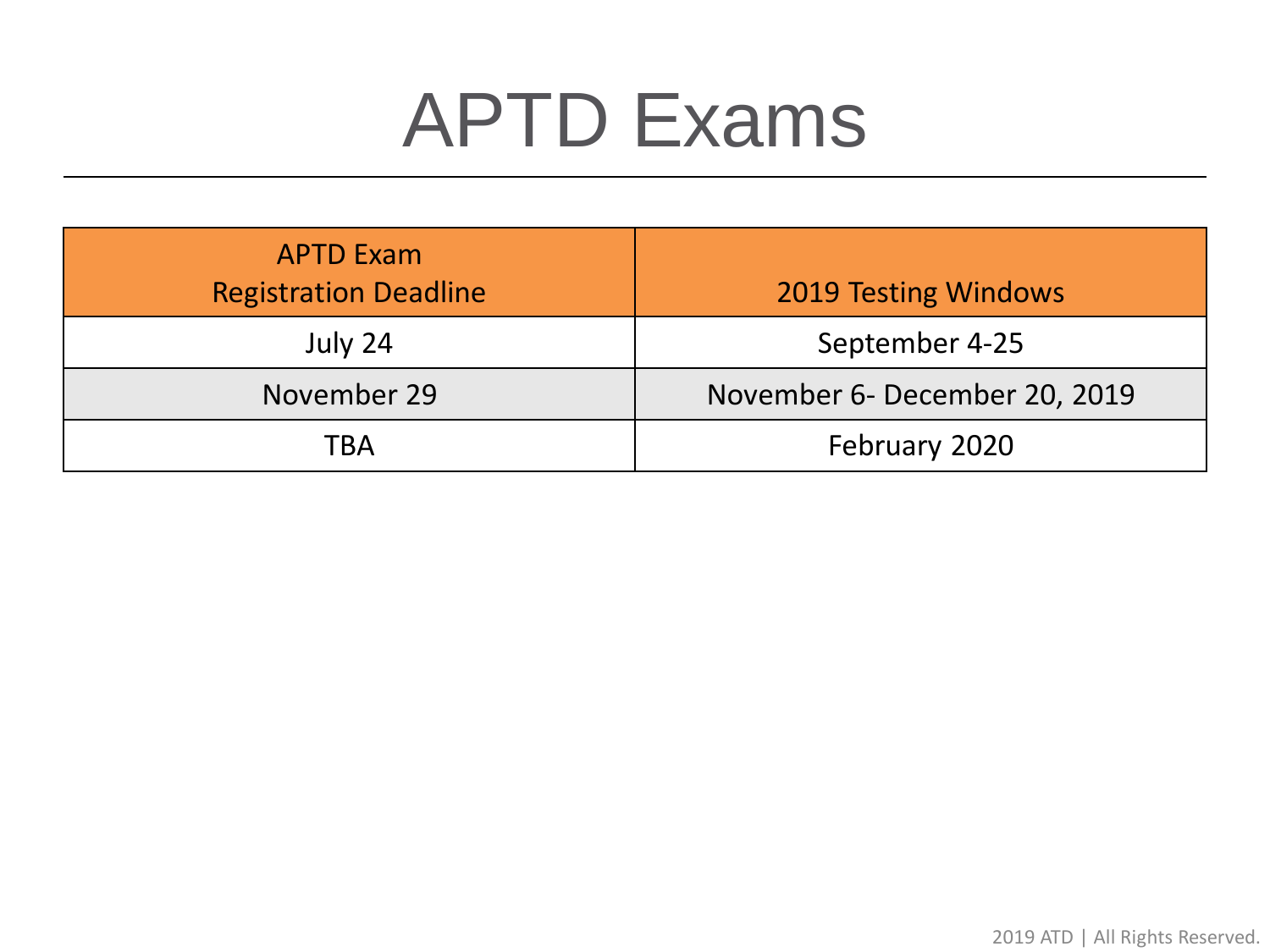### Register for the Exam

- **Eligibility "clock" starts when you register** 
	- **EX[APTD Apply page](https://www.td.org/certification/aptd/apply-new)**
	- **[CPLP Apply page](https://www.td.org/certification/cplp/apply)**
- **E** Choose your window carefully
- **Have your documentation ready**
- CPLP candidates be ready to choose AOE
	- **Training Delivery, Instructional Design or** Managing Learning Programs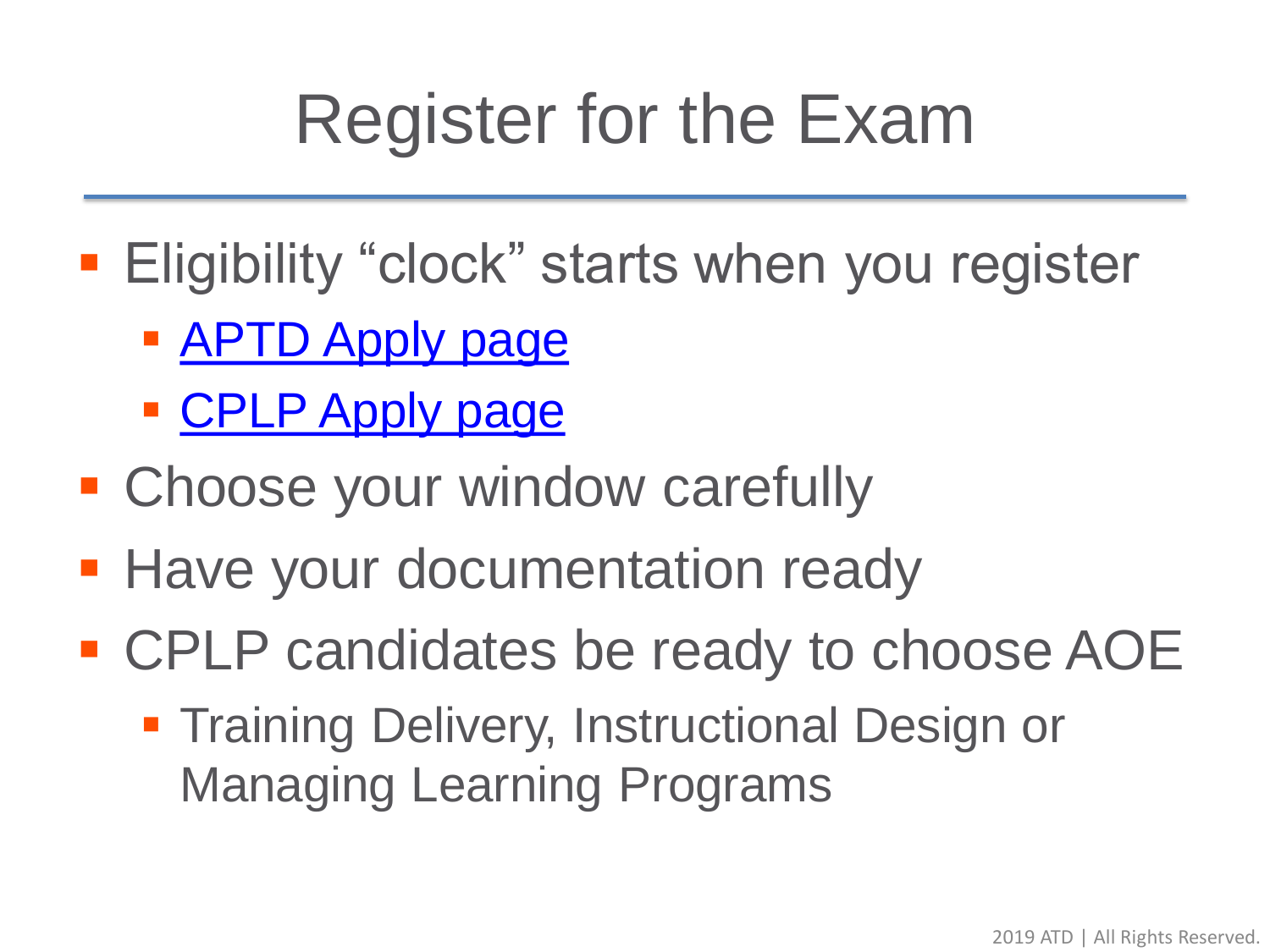#### Resources

- [Active candidates page](http://www.td.org/certification/active-candidates)
- **Examplers [Find a chapter near you](http://www.td.org/chapter-locator)**
- **APTD: [www.linkedin.com/groups/8660635](http://www.linkedin.com/groups/8660635)**
- CPLP: [www.linkedin.com/groups/8664160](http://www.linkedin.com/groups/8664160)
- ATD Learning System
	- **[APTD Edition](https://www.td.org/membership/aptd-learning-system-subscription)**
	- **[CPLP Edition](https://www.td.org/membership/cplp-learning-system-subscription)**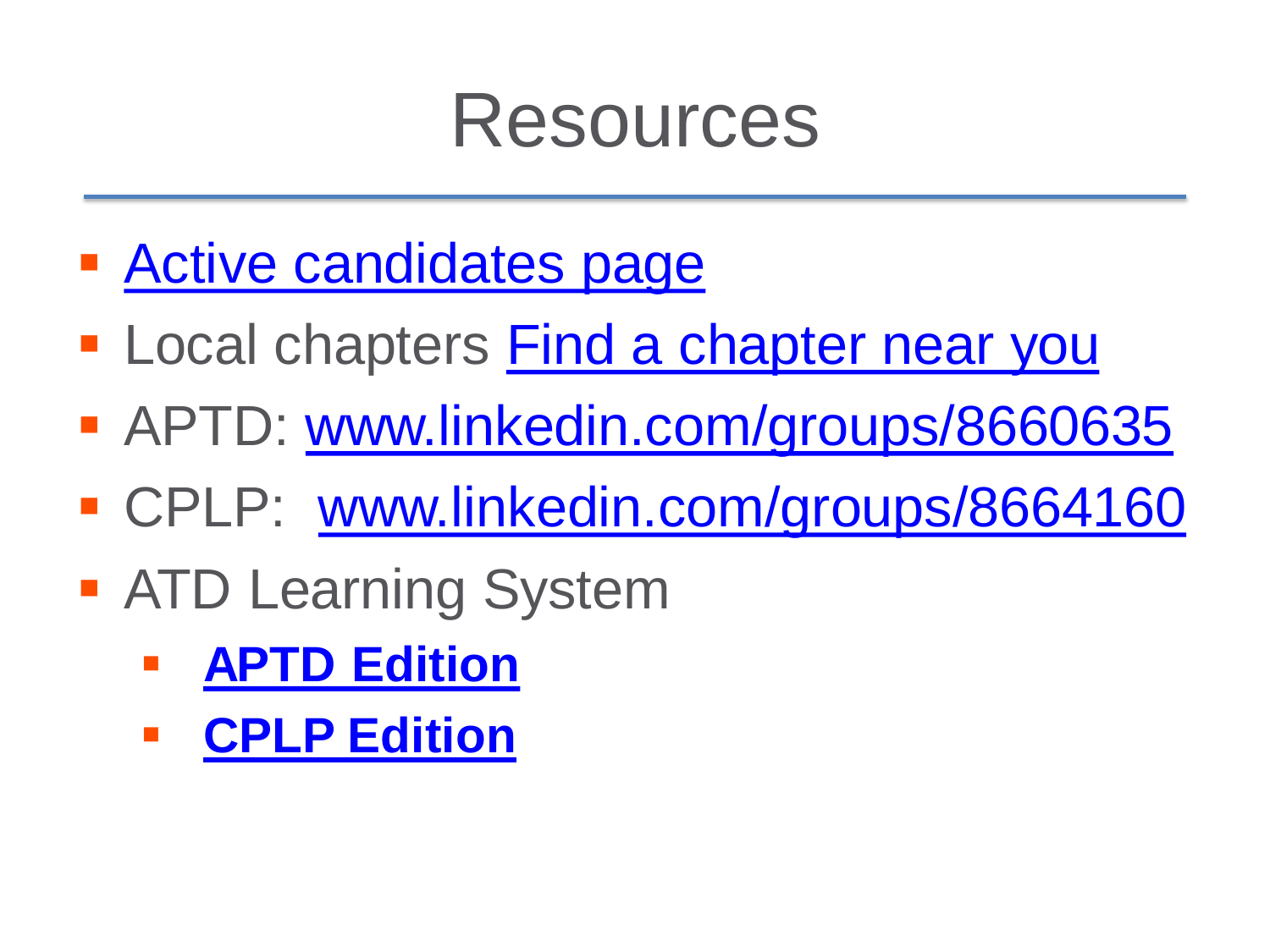#### What Next?



#### **APTD or CPLP Handbook**

- Policies governing the program
- Schedules and fees
- What to expect at the test center
- Content outline of the exam(s)

#### **Download a copy of the Handbook**

APTD: <https://www.td.org/aptd>

CPLP: <https://www.td.org/cplp>